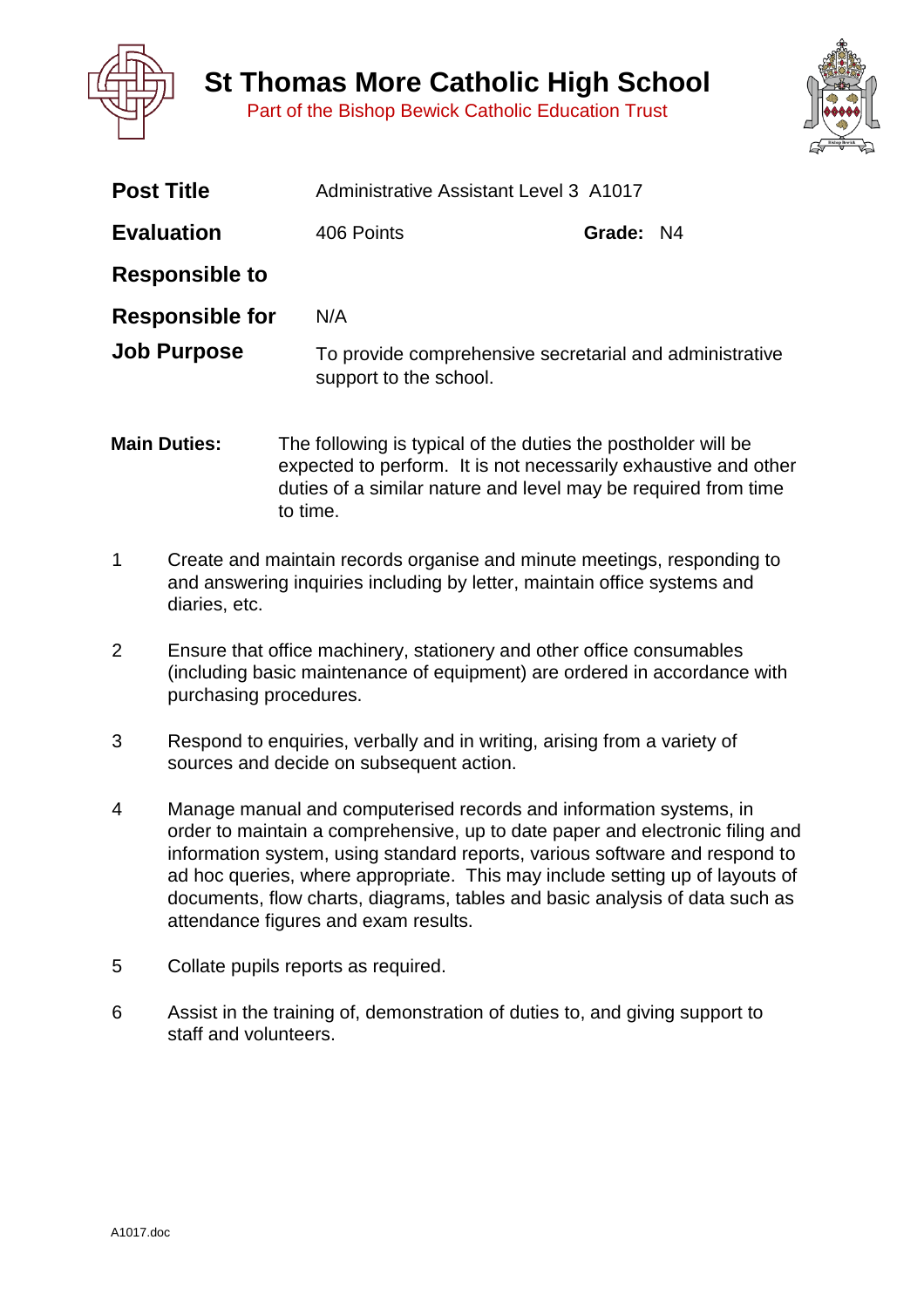- 7 Collecting, accounting for, reconciling and security of petty cash, dinner money, school fund and/or other amounts of cash/expenditure, cheques etc in accordance with Financial Regulations.
- 8 Liaise with staff, pupils and parents as appropriate to meet the requirements of the school including the provision of reception service, arranging events*,*  work experience and administering cover for absent teachers.
- 9 To promote and implement the Council's Equality Policy in all aspects of employment and service delivery.
- 10 The postholder will have responsibility for promoting and safeguarding the welfare of children and young persons s/he is responsible for, or comes into contact with.